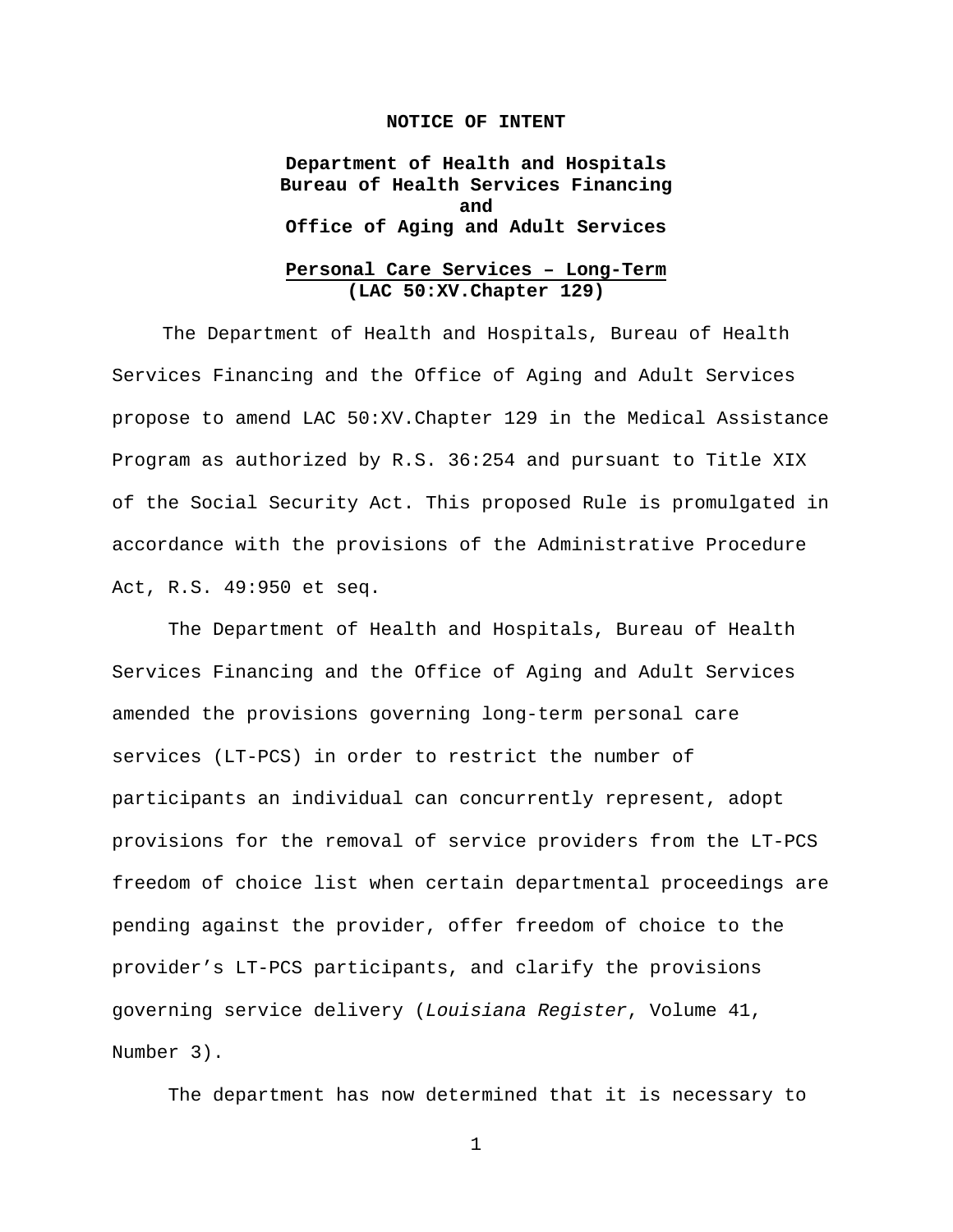amend the provisions governing LT-PCS in order to 1) terminate the Louisiana Personal Options Program (La POP); 2) revise the eligibility requirements for shared LT-PCS; and 3) clarify the provisions governing the activities of daily living.

## **Title 50**

# **PUBLIC HEALTH—MEDICAL ASSISTANCE Part XV. Services for Special Populations Subpart 9. Personal Care Services**

**Chapter 129. Long Term Care**

#### **§12901. General Provisions**

A. – F.1.b. …

2. The functions of a responsible representative are to:

a. assist and or represent, as needed, the recipient in the assessment, care plan development and service delivery processes; and

 $2.b. - G.3.$  ...

AUTHORITY NOTE: Promulgated in accordance with R.S. 36:254 and Title XIX of the Social Security Act.

HISTORICAL NOTE: Promulgated by the Department of Health and Hospitals, Office of the Secretary, Bureau of Health Services Financing, LR 29:911 (June 2003), amended LR 30:2831 (December 2004), amended by the Department of Health and Hospitals, Office of Aging and Adult Services, LR 32:2082 (November 2006), LR 34:2577 (December 2008), amended by the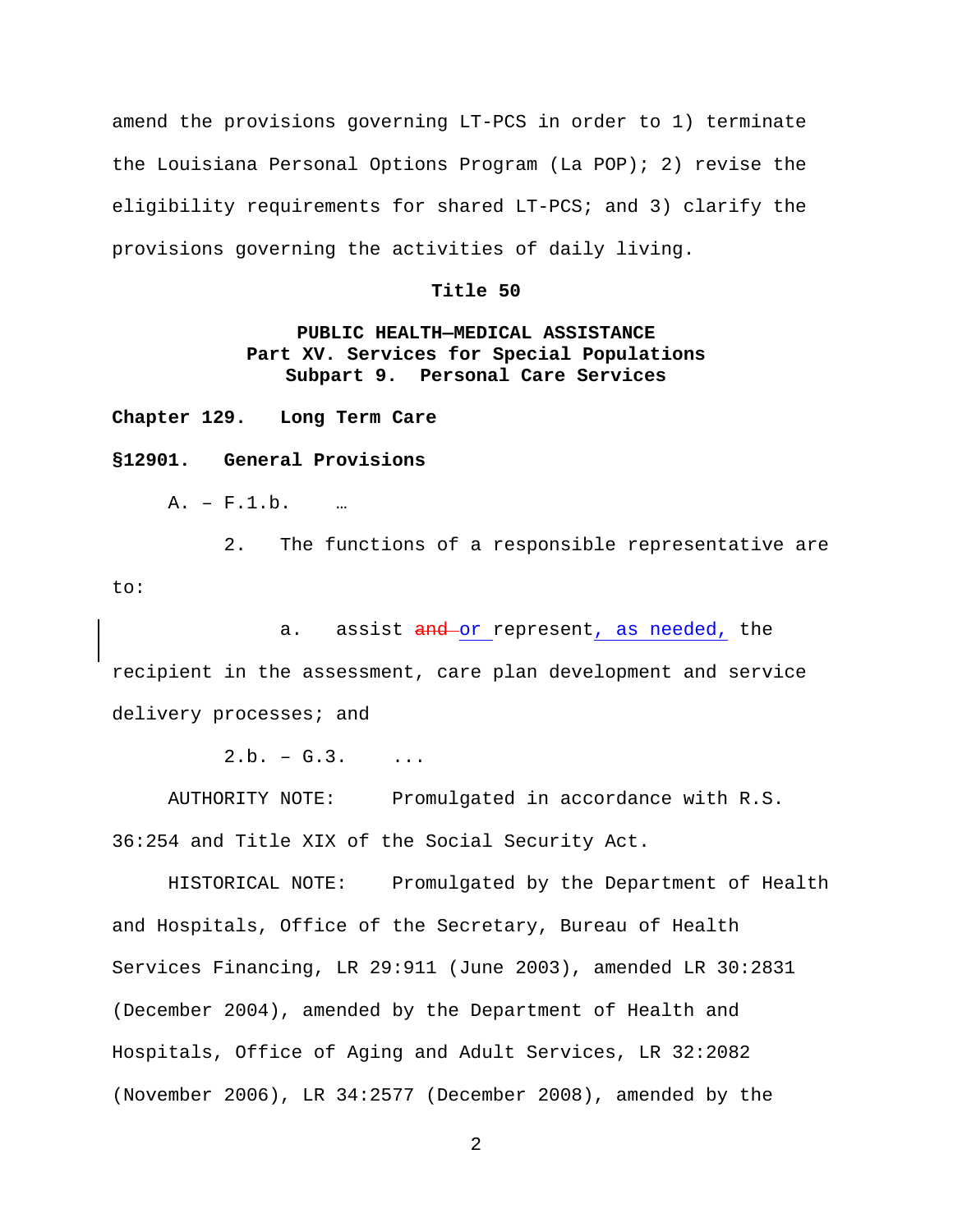Department of Health and Hospitals, Bureau of Health Services Financing and the Office of Aging and Adult Services, LR 35:2450 (November 2009), LR 39:2506 (September 2013), LR 41:540 (March 2015), LR 42:

## **§12902. Participant Direction Option**

A. The Office of Aging and Adult Services implements a pilot program, the Louisiana Personal Options Program (La POP), which will allow recipients who receive long term personal care services (LT-PCS) to have the option of utilizing an alternative method to receive and manage their services. Recipients may direct and manage their own services by electing to participate in La POP, rather than accessing their services through a traditional personal care agency.

1. La POP shall be implemented through a phase in process in Department of Health and Hospitals administrative regions designated by OAAS.

2. La POP participants will use a monthly budget allowance to manage their own personal care services. Some of the monthly allowance may be used to purchase items that increase a participant's independence or substitute for his/her dependence on human assistance.

B. Participants are required to use counseling and financial management services in order to assume responsibility for directing their services and managing their budget.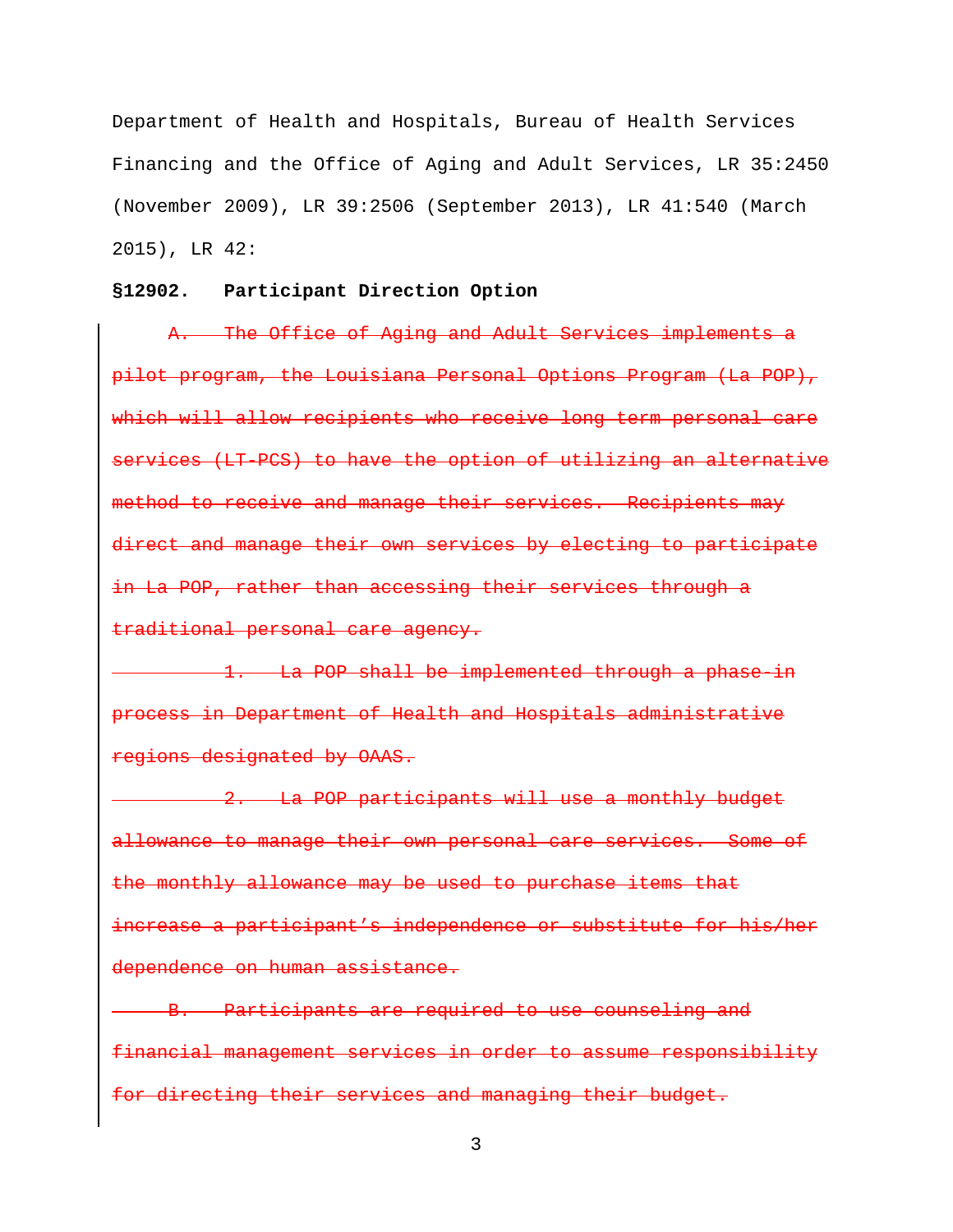1. A financial management agency is utilized to provide financial management and payroll services to La POP participants.

2. With the assistance of a services consultant, participants develop a personal support plan based on their approved plan of care and choose the individuals they wish to hire to provide the services.

C. An orientation to the Louisiana Personal Options Program, including participant roles and responsibilities, is required for all participants prior to the completion of enrollment in the program. The intent of the orientation is to provide participants with a program handbook and other tools they need to effectively and safely manage their services. D. La POP participants may elect to discontinue participation in the program at any time. The services consultant must be notified and will begin the disenrollment process within five business days from the date of notification. A face-to-face meeting may be required if the individual remains eligible for long-term personal care services.

1. La POP services will continue until the transition to services provided by a personal care agency is completed.

2. Once disenrolled from La POP, the participant must continue to receive services through a traditional personal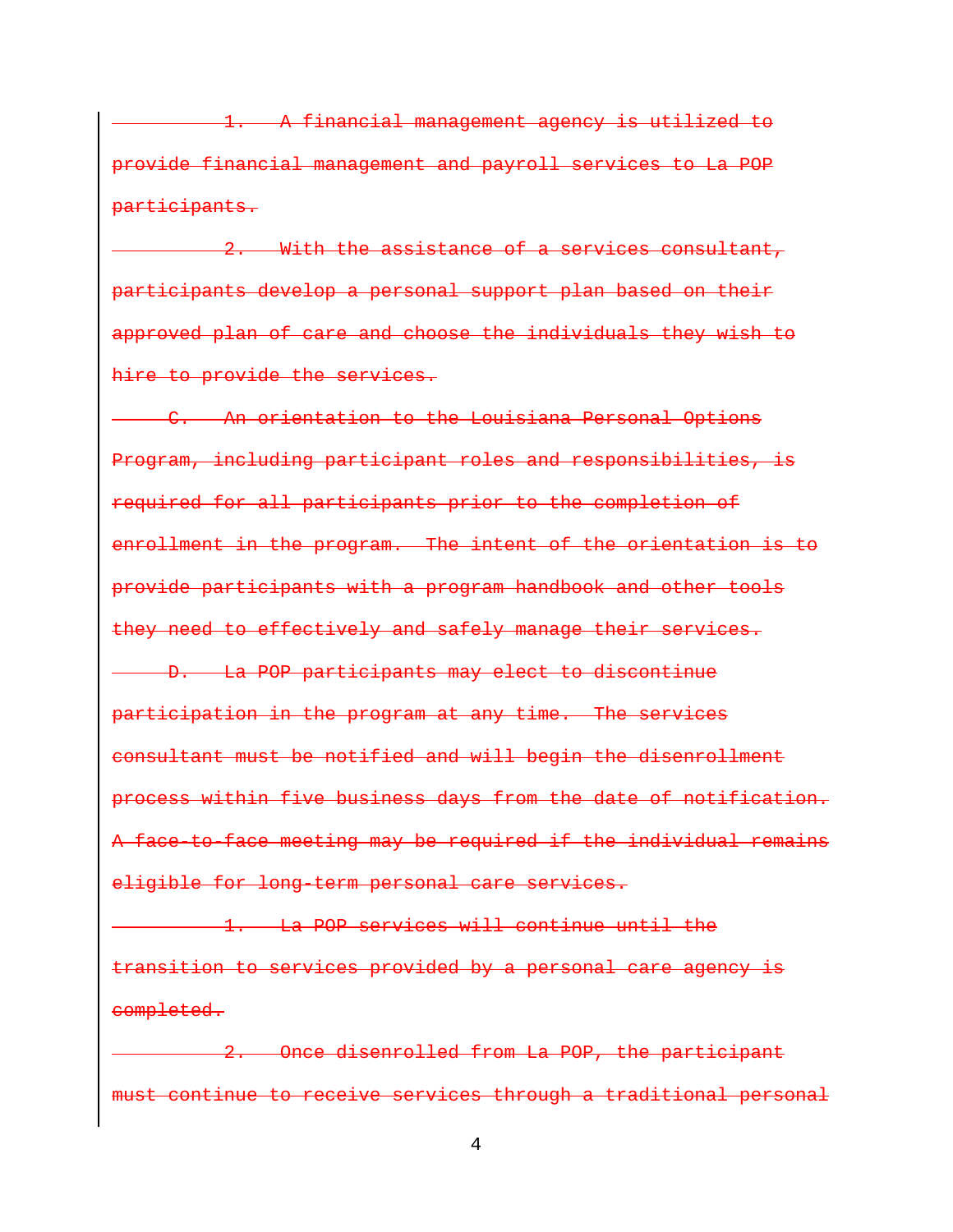care services agency for a minimum of three months before reenrollment in La POP can be considered.

E. La POP participants may be involuntarily disenrolled from the program for any of the following reasons.

1. Health, Safety and Well-being. The Office of Aging and Adult Services or its designee makes a determination that the health, safety and well-being of a participant is compromised or threatened by continued participation in La POP. 2. Change in Condition. The participant's ability

to direct his/her own care diminishes to a point where he/she can no longer do so and there is no responsible representative available to direct the care.

3. Misuse of Monthly Allocation of Funds. The LA POP participant or his/her responsible representative uses the monthly budgeted funds to purchase items unrelated to personal care needs or otherwise misappropriate the funds.

4. Failure to Provide Required Documentation. The participant or his/her responsible representative fails to complete and submit employee time sheets in a timely and accurate manner, or provide required documentation of expenditures and related items as prescribed in the Louisiana Personal Options Program's Roles and Responsibility agreement. 5. Unsafe Working Conditions. The conditions in the workplace prevent the direct service worker from performing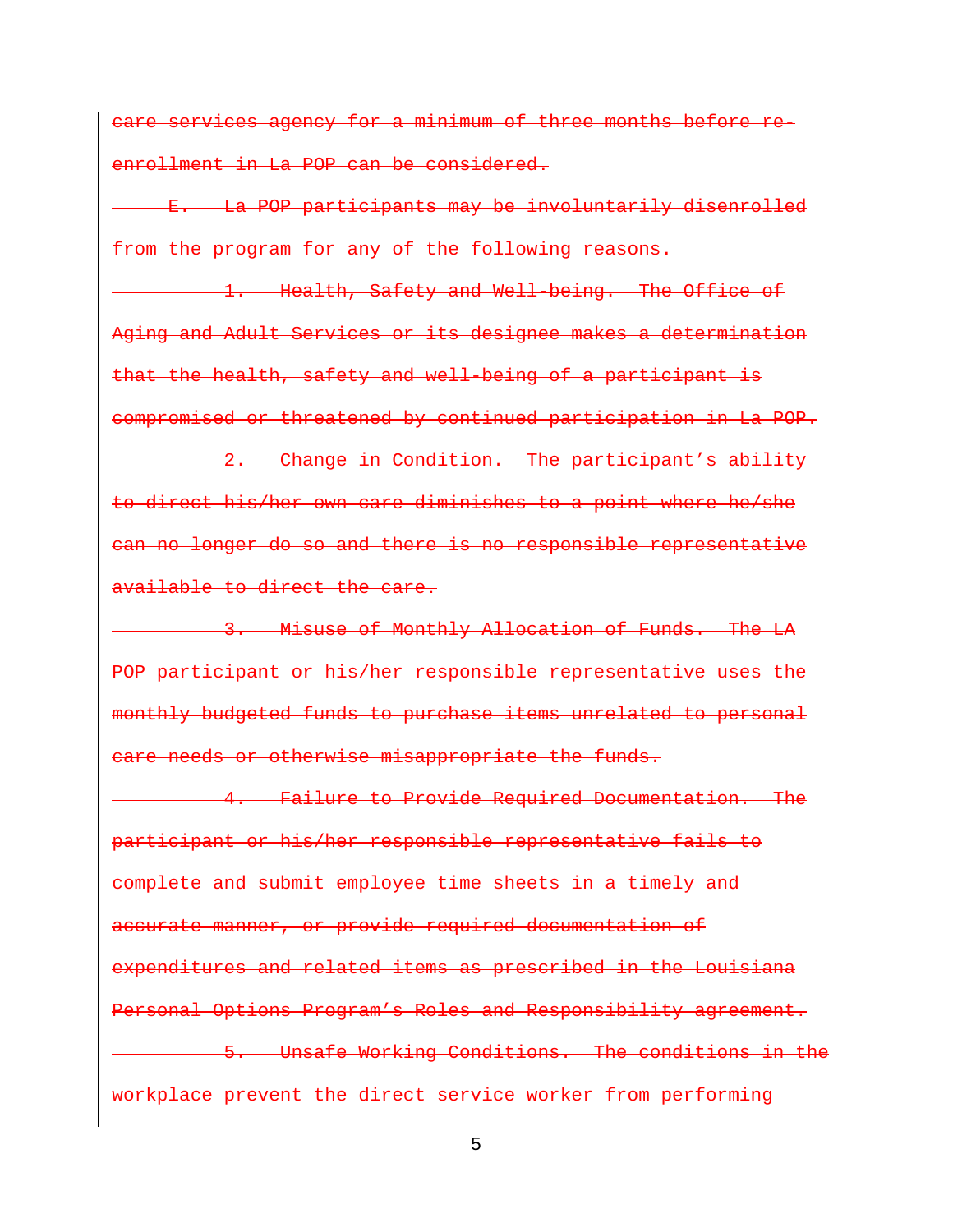his/her duties or threaten his/her safety. The direct service must document and report these situations to i<del>qnee.</del>Repealed.

AUTHORITY NOTE: Promulgated in accordance with R.S. 36:254 and Title XIX of the Social Security Act.

HISTORICAL NOTE: Promulgated by the Department of Health and Hospitals, Office of Aging and Adult Services, LR 34:2578 (December 2008), amended by the Department of Health and Hospitals, Bureau of Health Services Financing and the Office of Aging and Adult Services, LR 39:2507 (September 2013), repealed LR 42:

## **§12903. Covered Services**

A. *Personal care services* are defined as those services that provide assistance with the distinct tasks associated with the performance of the activities of daily living (ADLs) and the instrumental activities of daily living (IADLs). Assistance may be either the actual performance of the personal care task for the individual or supervision and prompting so the individual performs the task by him/herself. ADLs are those personal, functional activities required by the recipient. ADLs include tasks such as:

 $1. - 4.$  ...

5. transferring*transferring*-the manner in which an individual moves from one surface to another (excludes getting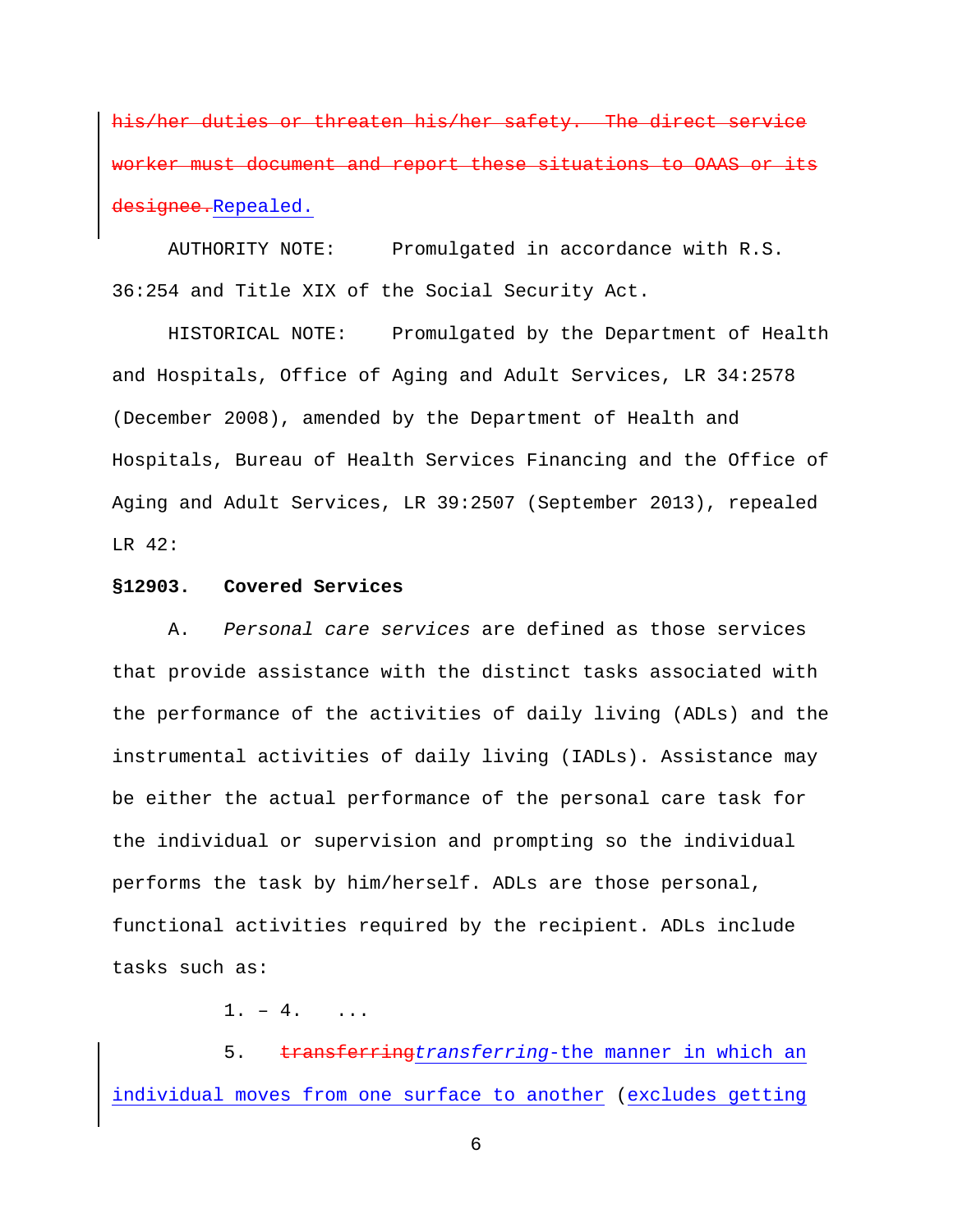on and off the toilet, and getting in $/$  and out of the tub/shower<del>, from a bed to a chair</del>);

 $A.6. - C. ...$ 

1. La POP participants may choose to use some of their monthly budget to purchase non-medical transportationIf transportation is furnished, the participant must accept all liability for their employee transporting them. It is the responsibility of the participant to ensure that the employee has a current, valid driver's license and automobile liability insurance.

a. If transportation is furnished, the participant must accept all liability for their employee transporting them. It is the responsibility of the participant to ensure that the employee has a current, valid driver's license and automobile liability insurance.Repealed.

D. ...

E. La POP participants may choose to use their services budgets to pay for items that increase their independence or substitute for their dependence on human assistance. Such items must be purchased in accordance with the policies and procedures established by OAAS For participants receiving LT-PCS with the Adult Day Health Care (ADHC) Waiver, personal care services may be provided by one worker for up to three long-term personal care service recipients who live together, and who have a common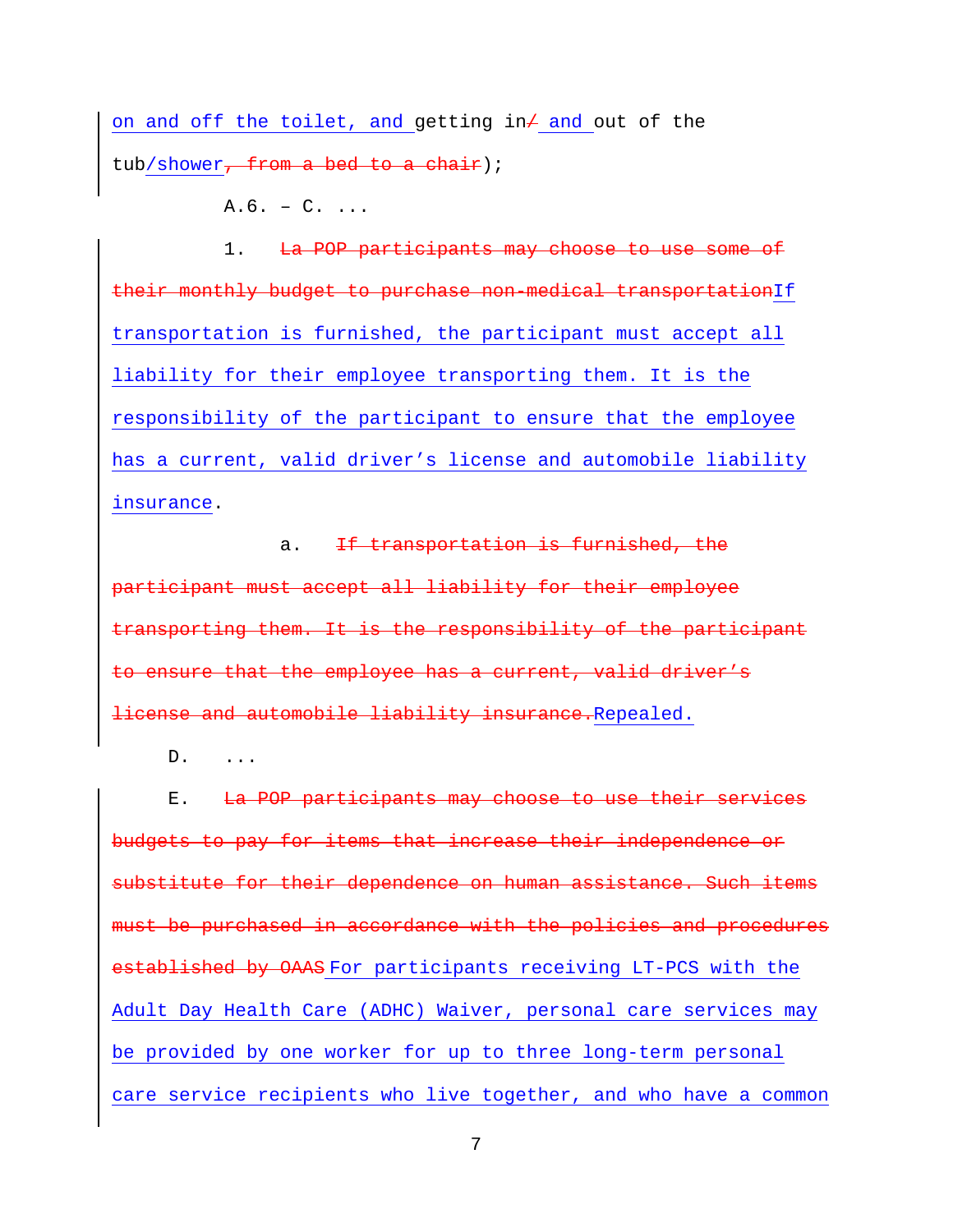direct service provider.

F. Personal care services may be provided by for up to three long-term personal care service live together and who have a common direct service provider.Repealed.

AUTHORITY NOTE: Promulgated in accordance with R.S. 36:254 and Title XIX of the Social Security Act.

HISTORICAL NOTE: Promulgated by the Department of Health and Hospitals, Office of the Secretary, Bureau of Health Services Financing, LR 29:912 (June 2003), amended LR 30:2831 (December 2004), amended by the Department of Health and Hospitals, Office of Aging and Adult Services, LR 34:2578 (December 2008), amended by the Department of Health and Hospitals, Bureau of Health Services Financing and the Office of Aging and Adult Services, LR 39:2507 (September 2013), LR 42:

#### **§12905. Eligibility Criteria**

A. Personal care services shall be available to recipients who are 65 years of age or older, or 21 years of age or older and have a disability. Persons with a disability must as meet the disability criteria established by the Social Security Administration.

 $B. - B.3.c.$ 

C. Persons who are eligible to receive LT-PCS have the option of participating in La POP. To participate in La POP, the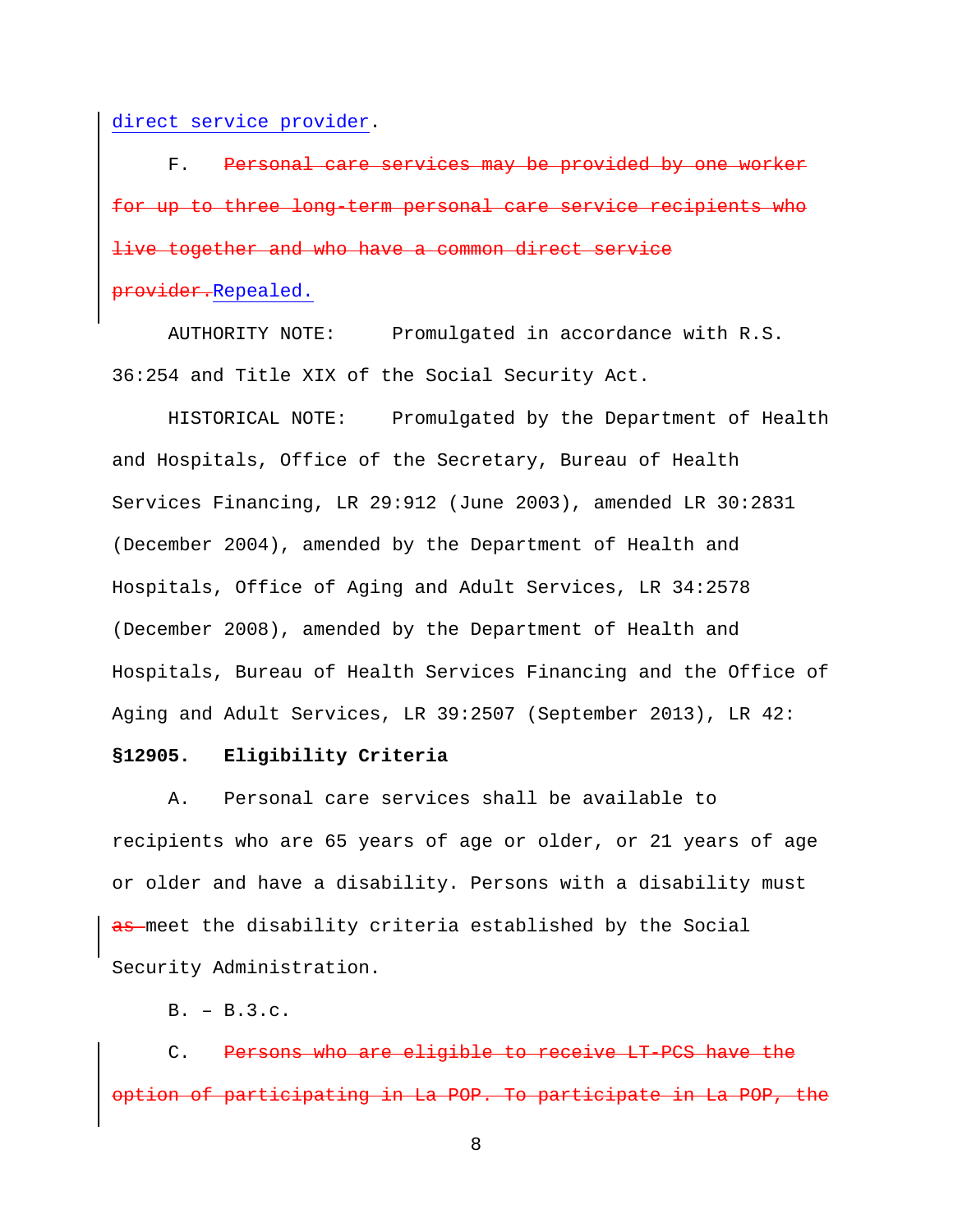individual must:

1. give informed consent to participate; 2. be able to understand the rights, risks, and responsibilities of managing his/her own care; and 3. be willing to complete and follow a personal supports plan with the help of a services consultant; or 4. if unable to make decisions independently, have a willing personal representative who understands the rights, risks and responsibilities of managing the participant's earePersons designated as the responsible representative of an individual receiving services under LT-PCS may not be the paid direct service worker of the individual they are representing.

D. Persons designated as the personal representative of either an individual receiving services under LT-PCS or the La POP option may not be the paid direct service worker of the individual they are representing.Repealed.

AUTHORITY NOTE: Promulgated in accordance with R.S. 36:254 and Title XIX of the Social Security Act.

HISTORICAL NOTE: Promulgated by the Department of Health and Hospitals, Office of the Secretary, Bureau of Health Services Financing, LR 29:912 (June 2003), amended LR 30:2831 (December 2004), amended by the Department of Health and Hospitals, Office of the Secretary, Office of Aging and Adult Services, LR 32:2082 (November 2006), LR 34:2579 (December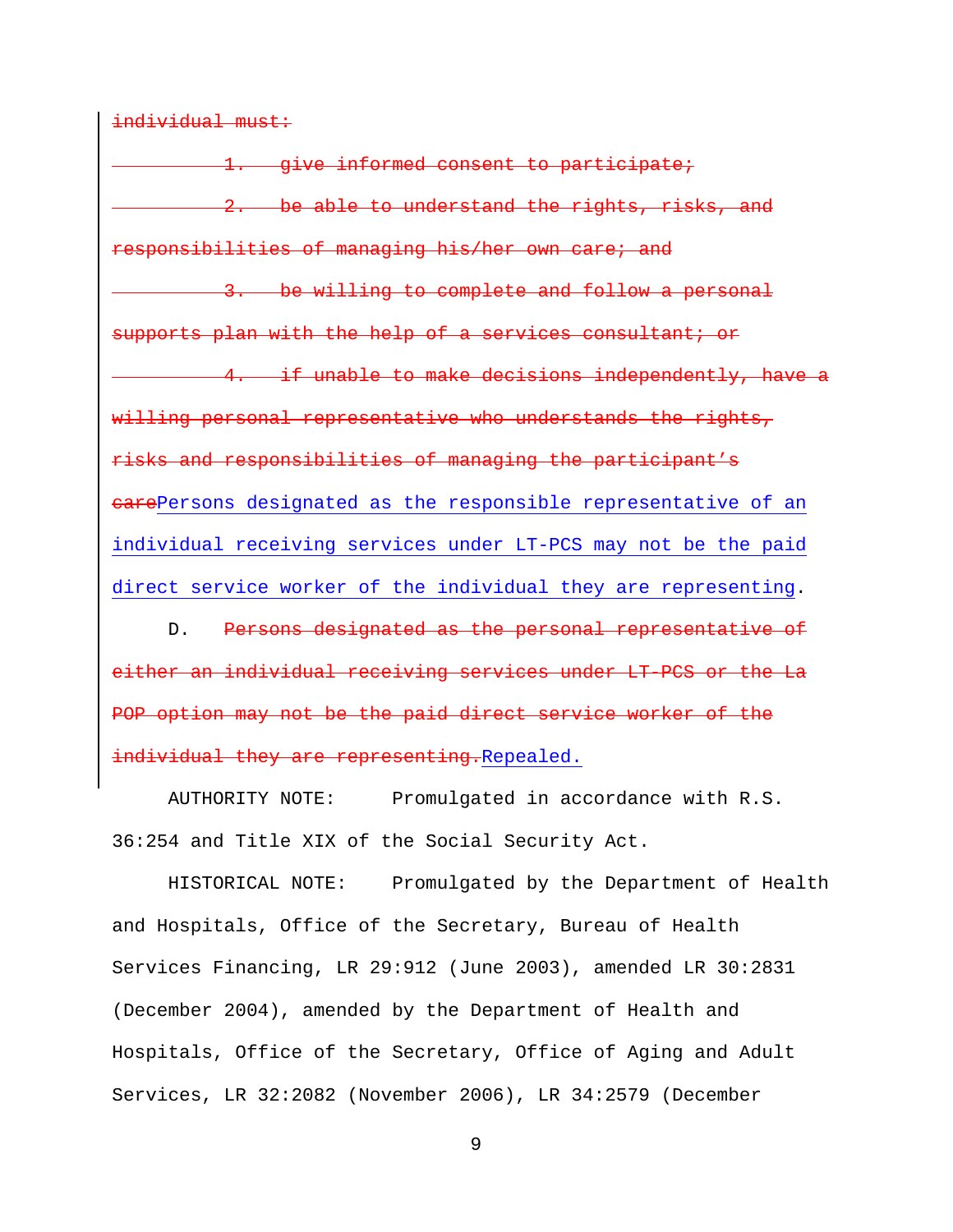2008), amended by the Department of Health and Hospitals, Bureau of Health Services Financing and the Office of Aging and Adult Services, LR 39:2507 (September 2013), LR 42:

# **§12907. Recipient Rights and Responsibilities**

A. Recipients who receive services under the Long-Term Personal Care Services Program have the right to actively participate in the development of their plan of care and the decision-making process regarding service delivery. Recipients also have the right to freedom of choice in the selection of a provider of personal care services and to participate in the following activities:

 $1. - 6.$  ...

7. transferring or discharging changing the personal care worker assigned to provide their services;

 $8. - B.$ 

C. In addition to these rights, a La POP participant has certain responsibilities, including:

1. managing their services budget in accordance with an approved personal supports plan;

2. notifying the services consultant at the earliest reasonable time of admission to a hospital, nursing facility, rehabilitation facility or any other institution;

3. interviewing, hiring, supervising and firing their direct service workers and other employer related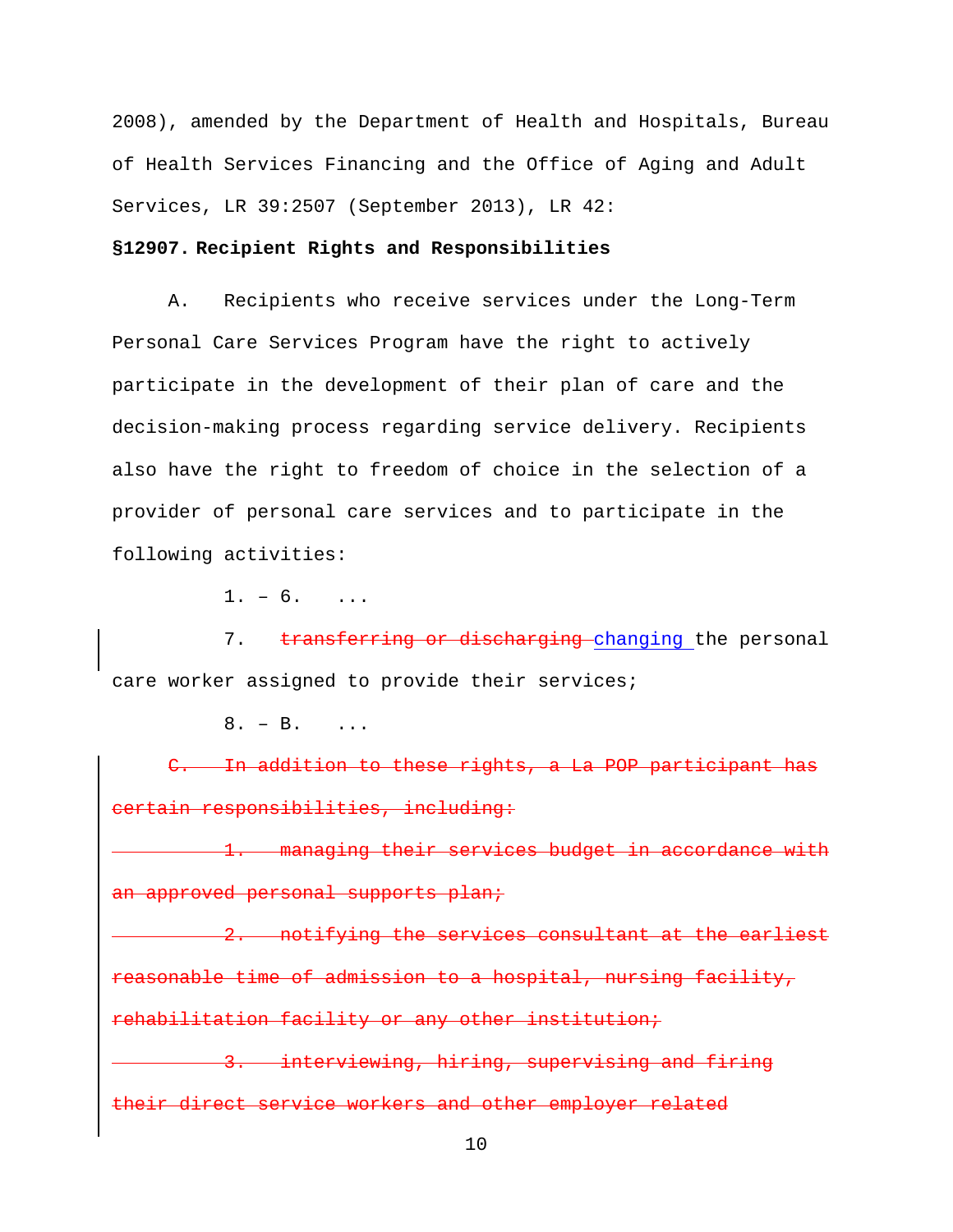functions;

4. completing and submitting all required paperwork in a timely manner and complying with all applicable tax and labor laws;

5. treating their employees, the services consultant and La POP staff with respect;

6. assuring that the direct service worker is on the Louisiana Direct Services Worker Registry before wages can be authorized and paid;

7. authorizing and making changes in worker wages and benefits within the authorized budget of the personal supports plan;

8. developing the work schedule for their direct service worker;

**9.** training the direct service worker in the specific skills necessary to maintain the participant's independent functioning to remain in the home;

10. developing a viable individualized emergency back-up plan in the personal supports plan;

11. accurately signing off on payroll logs and other documentation to verify staff work hours and authorizing payment;

12. cooperating with the Department's quality assurance, program integrity, and program evaluation activities;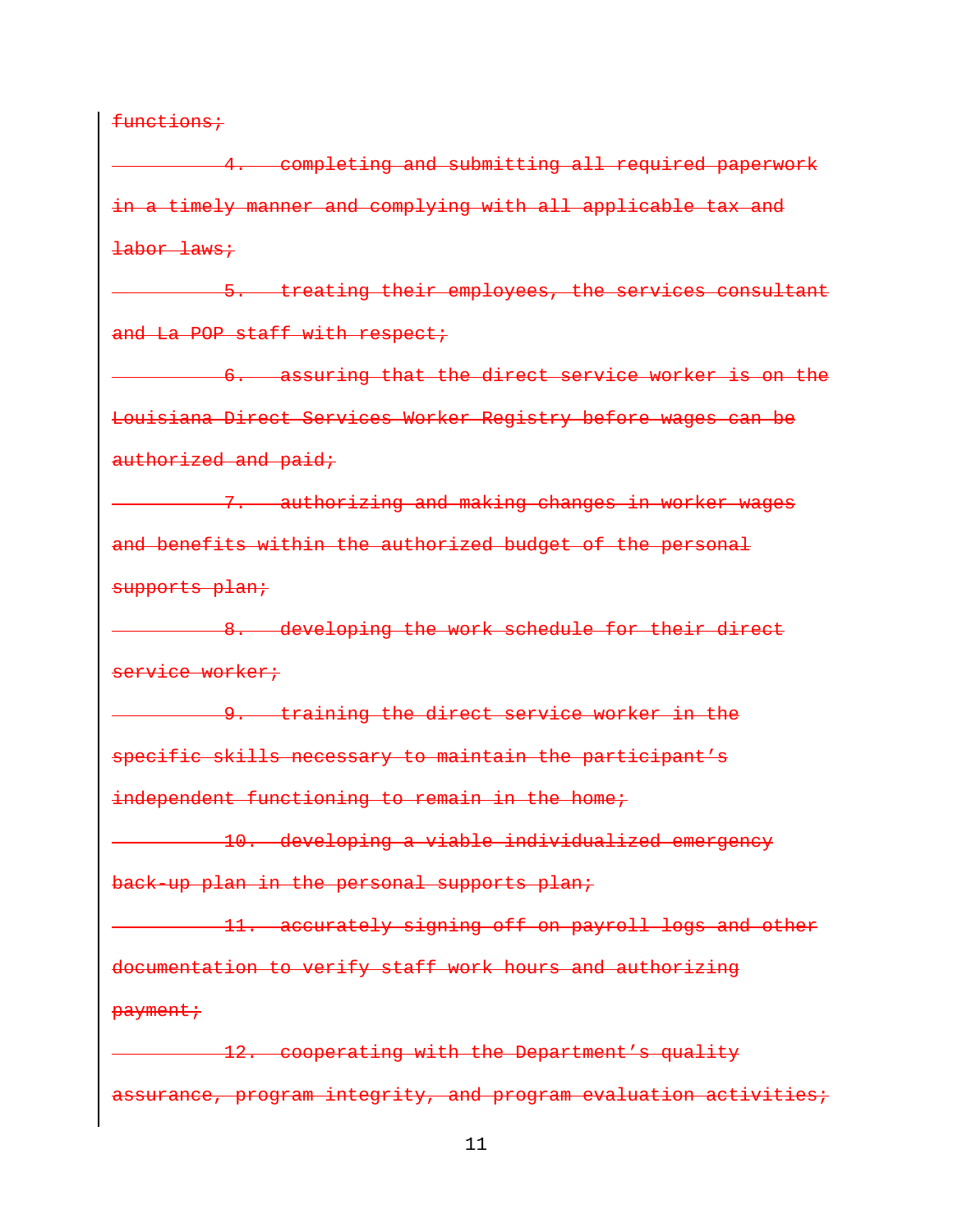13. providing any documentation requested by the or its designee in a timely manner.C. - C.13.

Repealed.

and

AUTHORITY NOTE: Promulgated in accordance with R.S. 36:254 and Title XIX of the Social Security Act.

HISTORICAL NOTE: Promulgated by the Department of Health and Hospitals, Office of the Secretary, Bureau of Health Services Financing, LR 29:912 (June 2003), amended LR 30:2832 (December 2004), amended by the Department of Health and Hospitals, Office of Aging and Adult Services, LR 34:2579 (December 2008), amended by the Department of Health and Hospitals, Bureau of Health Services Financing and the Office of Aging and Adult Services, LR 39:2508 (September 2013), LR 42:

## **§12910. La POP Standards for Participation**

A. Direct service workers employed under LA POP must meet the same requirement as those hired by a PCS agency.

All workers must be employed in accordance with Internal Revenue Service (IRS) and Department of Labor regulations.Repealed.

AUTHORITY NOTE: Promulgated in accordance with R.S. 36:254 and Title XIX of the Social Security Act.

HISTORICAL NOTE: Promulgated by the Department of Health and Hospitals, Office of Aging and Adult Services, LR 34:2580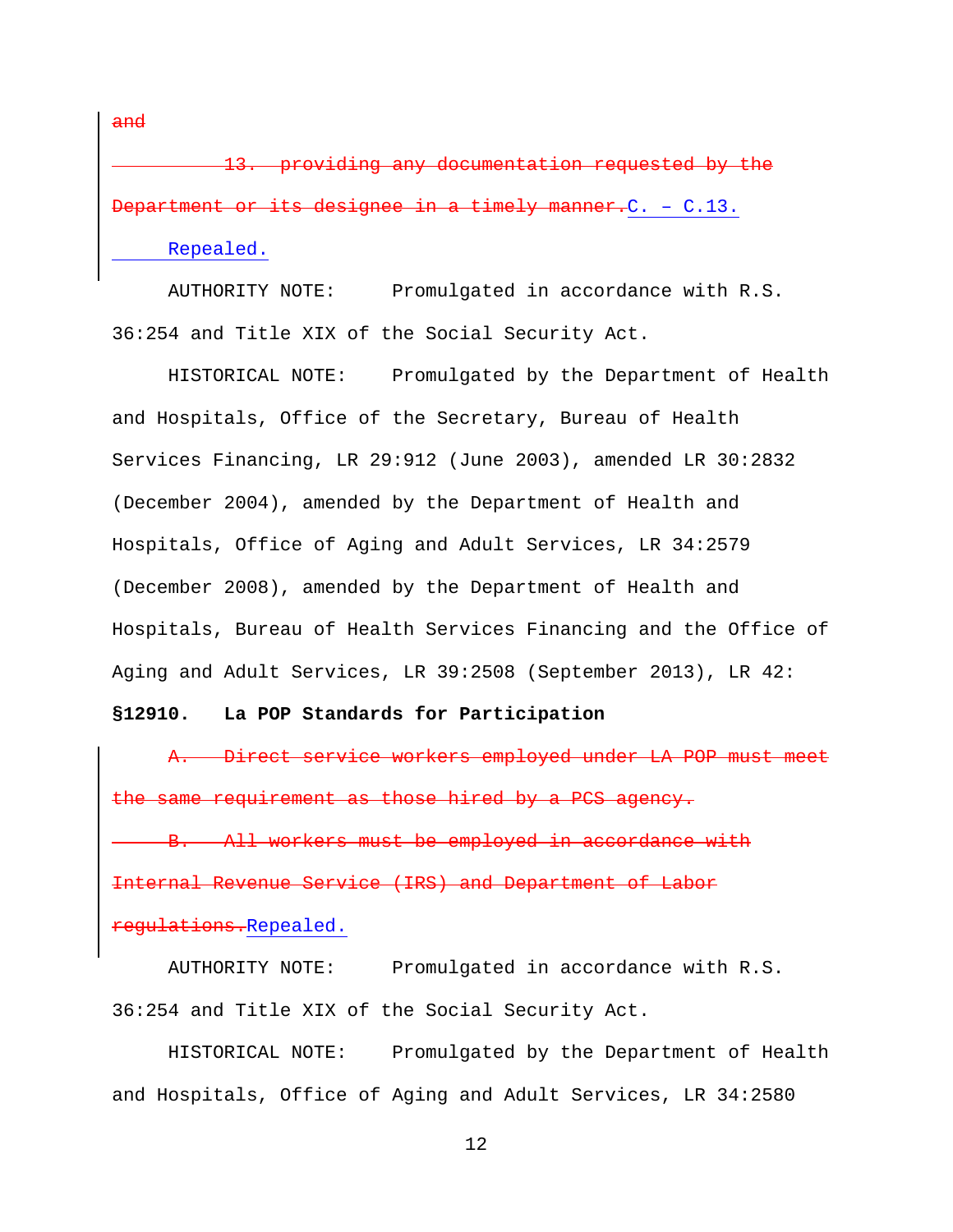(December 2008), amended by the Department of Health and Hospitals, Bureau of Health Services Financing and Office of Aging and Adult Services, LR 39:2508 (September 2013), repealed LR 42:

## **§12911. Staffing Requirements**

A. All staff providing direct care to the recipient $_7$ whether they are employed by a PCS agency or a recipient participating in La POP, must meet the qualifications for furnishing personal care services per the licensing regulations. The direct service worker shall demonstrate empathy toward the elderly and persons with disabilities, an ability to provide care to these recipients, and the maturity and ability to deal effectively with the demands of the job.

 $B. - B.1.f.$  ...

AUTHORITY NOTE: Promulgated in accordance with R.S. 36:254 and Title XIX of the Social Security Act.

HISTORICAL NOTE: Promulgated by the Department of Health and Hospitals, Office of the Secretary, Bureau of Health Services Financing, LR 30:2832 (December 2004), amended by the Department of Health and Hospitals, Office of Aging and Adult Services, LR 34:2580 (December 2008), amended by the Department of Health and Hospitals, Bureau of Health Services Financing and the Office of Aging and Adult Services, LR 39:2508 (September 2013), LR 42: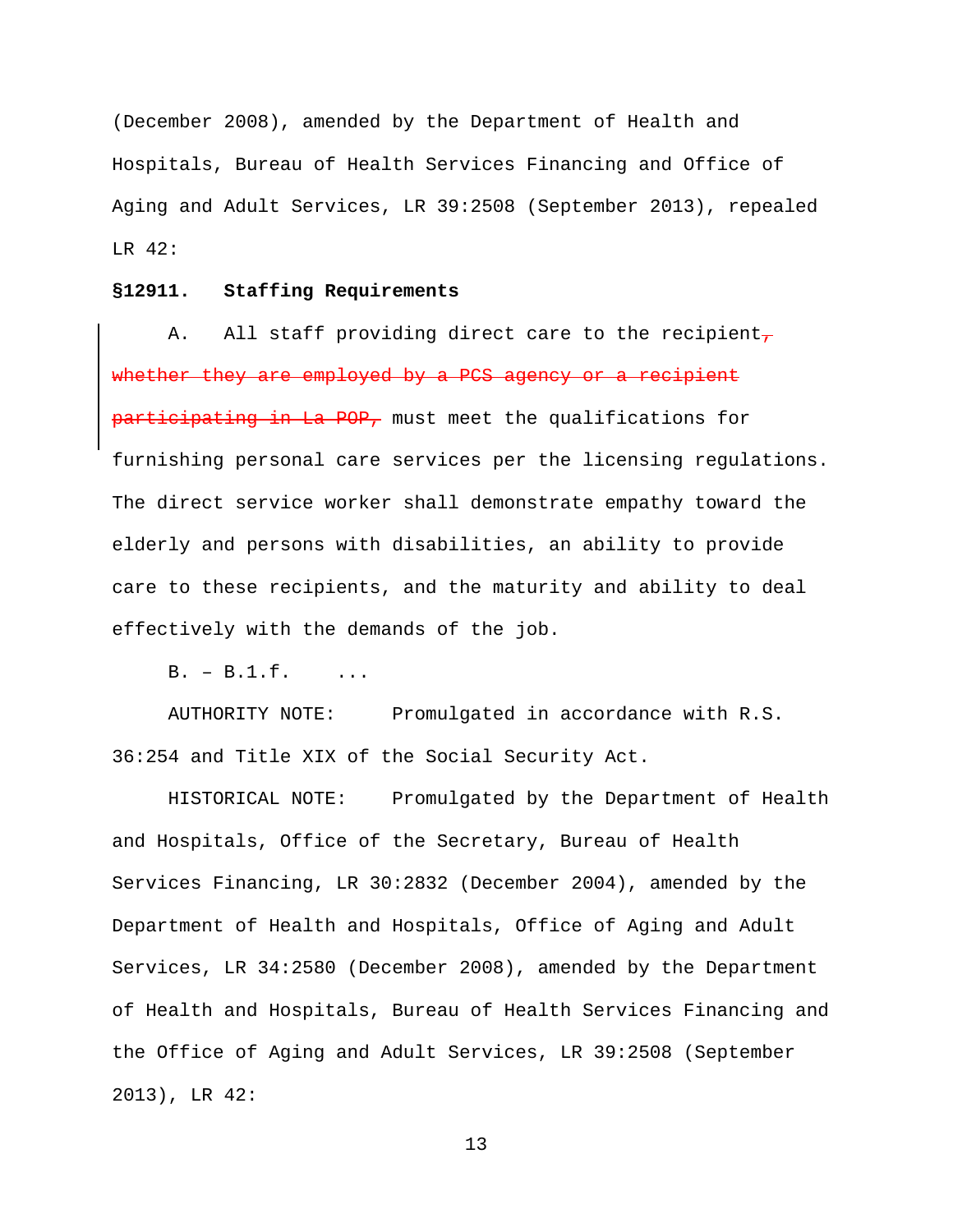#### **§12912. Training**

Training costs for direct service workers employed La POP participants shall be paid out of the La POP participant's personal supports plan budget.Repealed.

AUTHORITY NOTE: Promulgated in accordance with R.S. 36:254 and Title XIX of the Social Security Act.

HISTORICAL NOTE: Promulgated by the Department of Health and Hospitals, Office of Aging and Adult Services, LR 34:2580 (December 2008), amended by the Department of Health and Hospitals, Bureau of Health Services Financing and the Office of Aging and Adult Services, LR 39:2509 (September 2013), repealed LR 42:

#### **§12913. Service Delivery**

A. ...

B. The provision of services outside of the recipient's home does not include trips outside of the borders of the state without written prior approval of OAAS or its designee, through the plan of care or otherwise.

C. Participants are not permitted to receive LT-PCS while **livinglive** in a home or property owned, operated, or controlled by an owner, operator, agent, or employee of a licensed provider of long-term care services, and providers are prohibited from providing and billing for services under these circumstances. Participants may not live in the home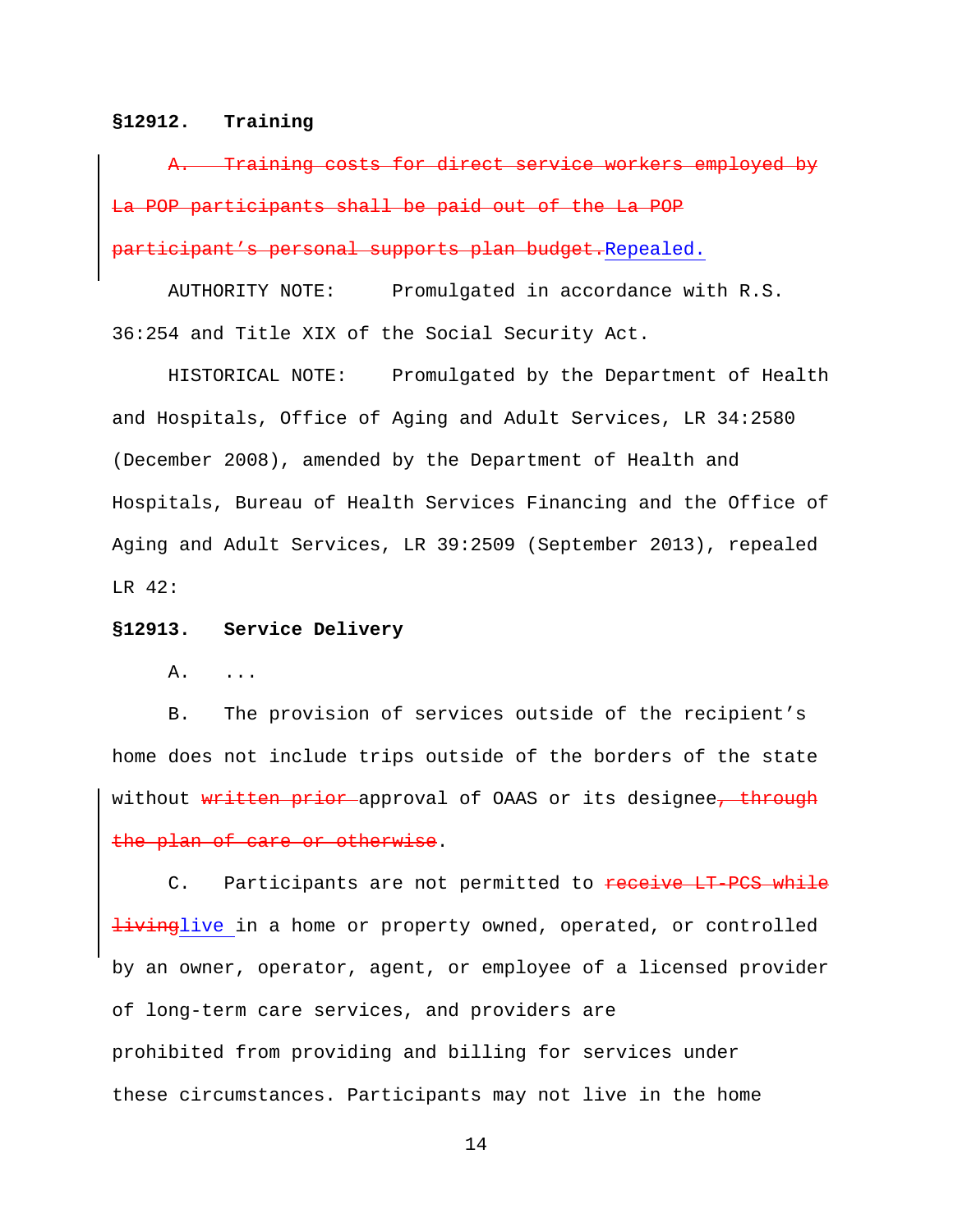of a direct support worker unless the direct support worker is related by blood or marriage to the participant.

1. ...

D. Participants are not permitted to live in homes or property owned, operated, or controlled by a provider of services who is not related by blood or marriage to the participant Place(s) of service must be documented in the plan of care and service logs.

E. Place(s) of service must be documented in the plan of eare and service logsIt is permissible for an LT-PCS recipient to use his/her approved LT-PCS weekly allotment flexibly provided that it is done so in accordance with the recipient's preferences and personal schedule and is properly documented in accordance with OAAS policy.

F. It is permissible for an LT PCS recipient to use his/her approved LT-PCS weekly allotment flexibly provided that is done so in accordance with the recipient's preferences and personal schedule and is properly documented in accordance with OAAS policy.Repealed.

AUTHORITY NOTE: Promulgated in accordance with R.S. 36:254 and Title XIX of the Social Security Act.

HISTORICAL NOTE: Promulgated by the Department of Health and Hospitals, Office of the Secretary, Bureau of Health Services Financing, LR 29:913 (June 2003), amended LR 30:2833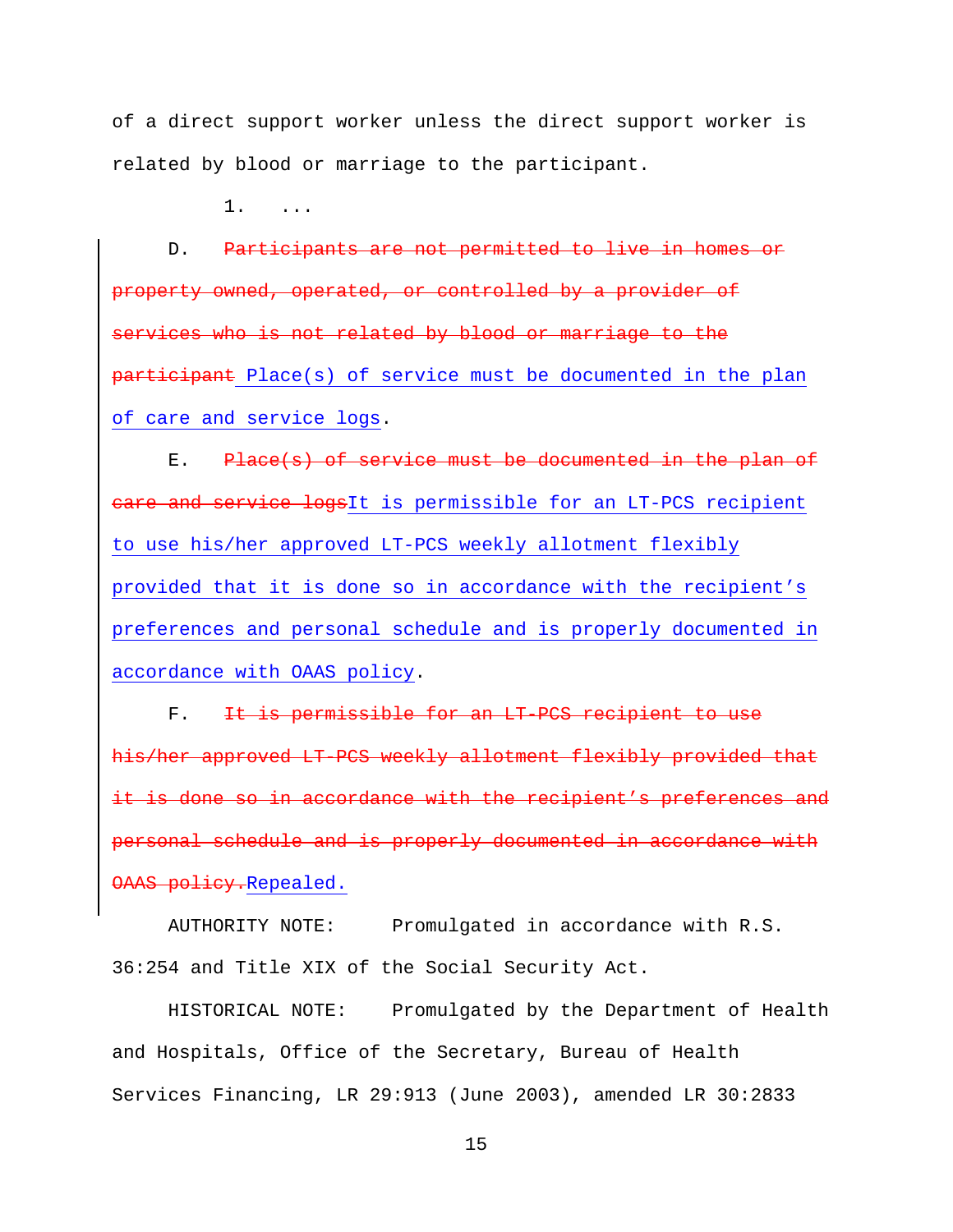(December 2004), amended by the Department of Health and Hospitals, Office of Aging and Adult Services, LR 34:2581 (December 2008), amended by the Department of Health and Hospitals, Bureau of Health Financing and the Office of Aging and Adult Services, LR 39:2509 (September 2013), LR 42:

# **§12917. Reimbursement Methodology**

 $A. - B.8.d.$  ...

C. La POP Payment Methodology Effective for dates of service on or after February 1, 2009, the reimbursement rate for long term personal care services shall be reduced by 3.5 percent of the rate on file as of January 31, 2009.

1. The budget amount will be based on the number of service hours (in one-quarter hour increments) approved by OAAS or its designee multiplied by the established fee schedule rate. The product of approved hours times the fee schedule rate will be the overall budget amount. A percentage of the overall budget will be used to offset some of the administrative costs for the fiscal management agency and the counseling support functions. After the percentage has been deducted from the overall budget, the remainder will be the budget amount for the individual participant. The participant will allocate these budget funds to cover personal support services and other items in his/her approved personal support plan.

2. Expenditures shall only be made in accordance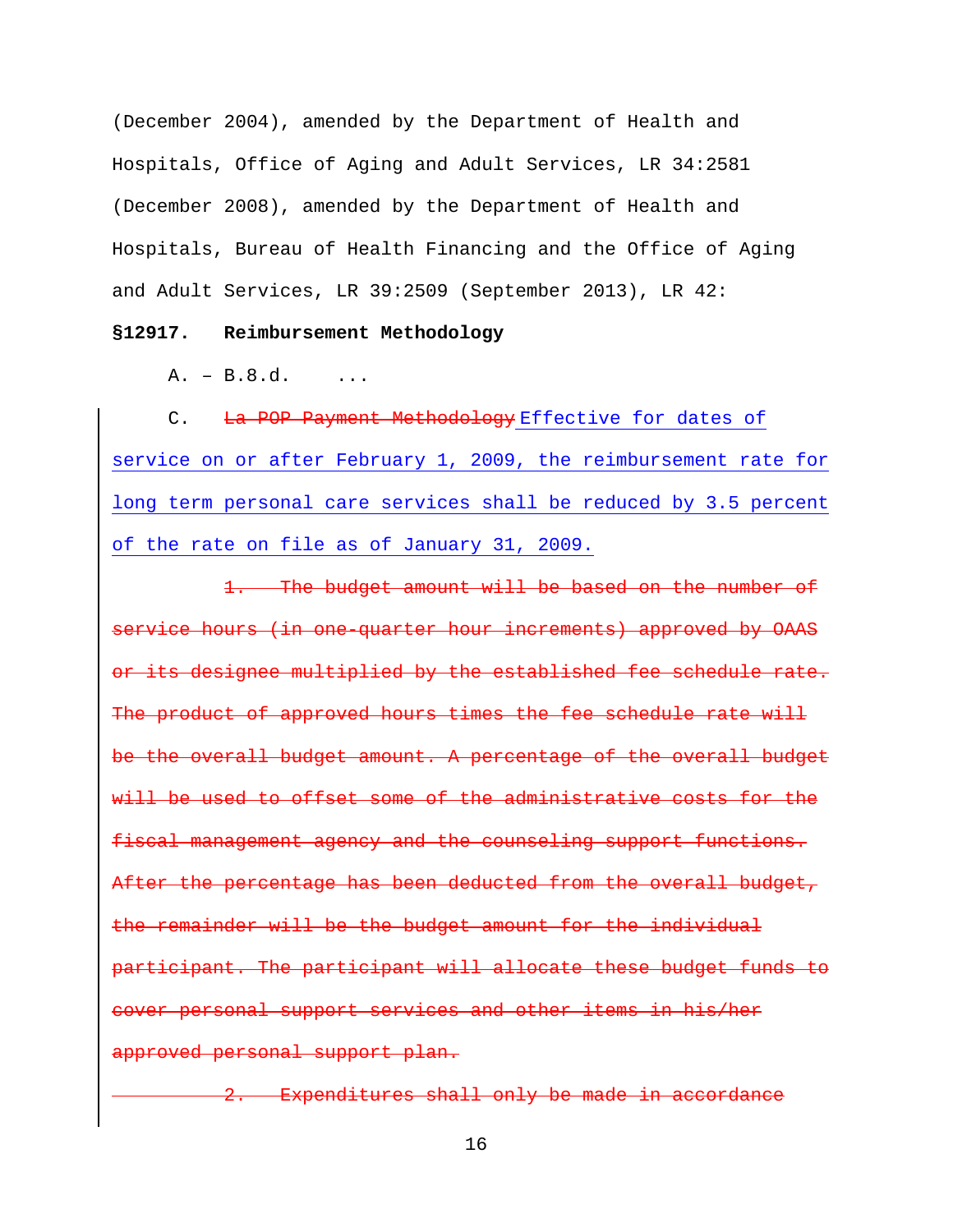with the approved personal supports plan and the Louisiana Personal Options Program guidelines.

3. The authorized hours and fee schedule rate will be the same whether the personal care services are agencydirected or participant-directed.1. - 3. Repealed.

D. Effective for dates of service on or after February 1, 2009, the reimbursement rate for long term personal care services shall be reduced by 3.5 percent of the rate on file as of January 31, 2009Effective for dates of service on or after August 4, 2009, the reimbursement rate for long-term personal care services shall be reduced by 4.8 percent of the rate on file as of August 3, 2009.

E. Effective for dates of service on or after August 4, 2009, the reimbursement rate for long-term personal care services shall be reduced by 4.8 percent of the rate on file as of August 3, 2009Effective for dates of service on or after August 1, 2010, the reimbursement rate for long-term personal care services shall be reduced by 4.6 percent of the rate on file as of July 31, 2010.

F. Effective for dates of service on or after August 1, 2010, the reimbursement rate for long-term personal care services shall be reduced by 4.6 percent of the rate on file as of July 31, 2010Effective for dates of service on or after January 1, 2011, the reimbursement rate for long-term personal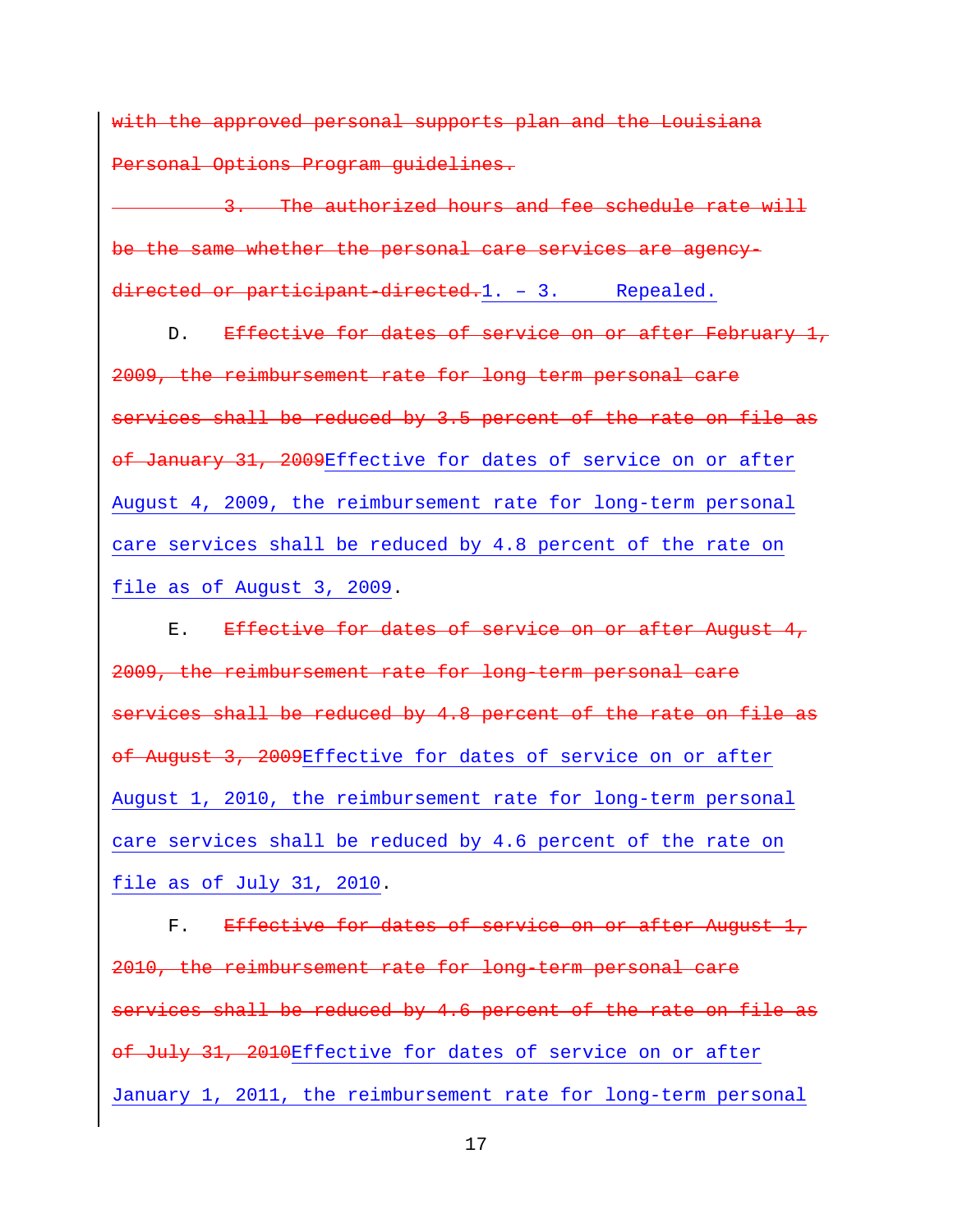care services shall be reduced by 5.8 percent of the rate on file as of December 31, 2010.

G. Effective for dates of service on or after January 1, 2011, the reimbursement rate for long-term personal care services shall be reduced by 5.8 percent of the rate on file as of December 31, 2010.Effective for dates of service on or after April 20, 2011, shared long-term personal care services shall be reimbursed:

1. 80 percent of the rate on file as of April 19, 2011 for two participants; and

2. 70 percent of the rate on file as of April 19, 2011 for three participants.

H. Effective for dates of service on or after April 20, 2011, shared long-term personal care services shall be reimbursed:Effective for dates of service on or after July 1, 2012, the reimbursement rate for long-term personal care services furnished to one participant shall be reduced by 1.5 percent of the rate on file as of June 30, 2012.

1. 80 percent of the rate on file as of April 19, 2011 for two participants; and

2. 70 percent of the rate on file as of April 19, 2011 for three participants.

I. Effective for dates of service on or after July 1, 2012, the reimbursement rate for long-term personal care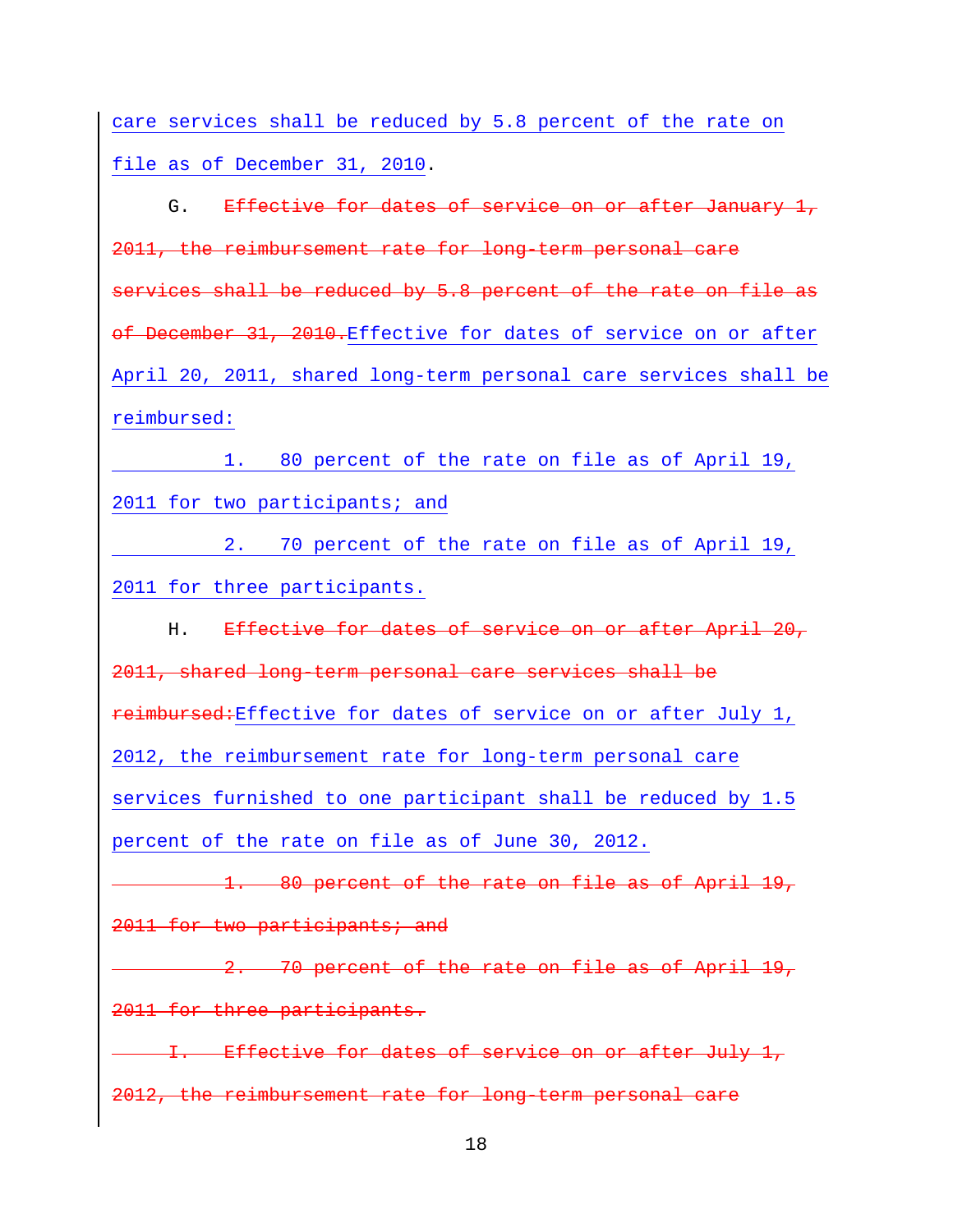services furnished to one participant shall be reduced by 1.5 percent of the rate on file as of June 30, 2012.H.1. – I. Repealed

AUTHORITY NOTE: Promulgated in accordance with R.S. 36:254 and Title XIX of the Social Security Act.

HISTORICAL NOTE: Promulgated by the Department of Health and Hospitals, Office of the Secretary, Bureau of Health Services Financing, LR 29:913 (June 2003), amended by the Department of Health and Hospitals, Office of Aging and Adult Services, LR 34:253 (February 2008), LR 34:2581 (December 2008), amended by the Department of Health and Hospitals, Bureau of Health Services Financing and the Office of Aging and Adult Services, LR 35:1901 (September 2009), LR 36:1251 (June 2010), LR 37:3267 (November 2011), LR 39:1780 (July 2013), LR 42:

Implementation of the provisions of this Rule may be contingent upon the approval of the U.S. Department of Health and Human Services, Centers for Medicare and Medicaid Services (CMS), if it is determined that submission to CMS for review and approval is required.

In compliance with Act 1183 of the 1999 Regular Session of the Louisiana Legislature, the impact of this proposed Rule on the family has been considered. It is anticipated that this proposed Rule will have no impact on family functioning, stability and autonomy as described in R.S. 49:972.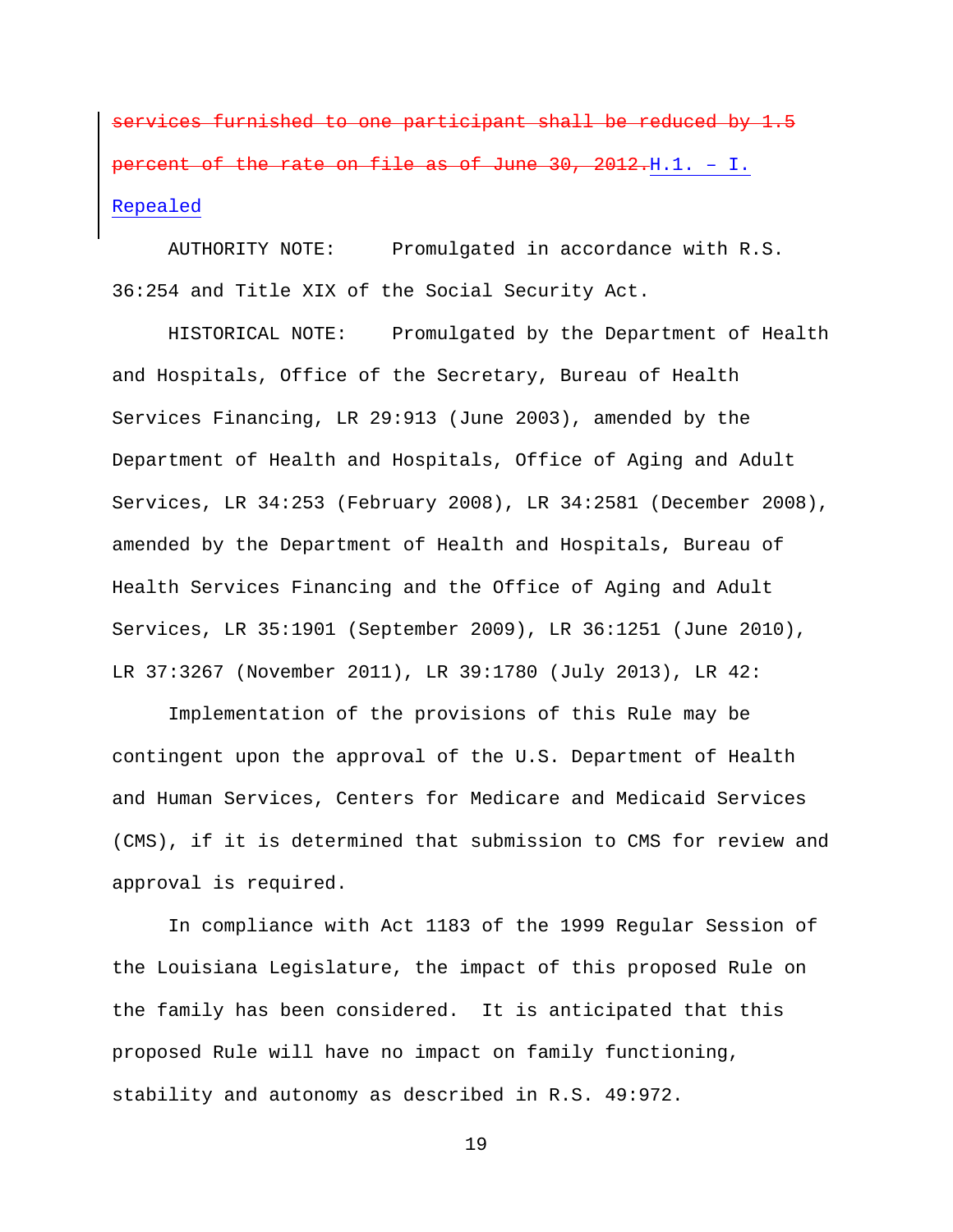In compliance with Act 854 of the 2012 Regular Session of the Louisiana Legislature, the poverty impact of this proposed Rule has been considered. It is anticipated that this proposed Rule will have no impact on child, individual, or family poverty in relation to individual or community asset development as described in R.S. 49:973.

In compliance with House Concurrent Resolution (HCR) 170 of the 2014 Regular Session of the Louisiana Legislature, the provider impact of this proposed Rule has been considered. It is anticipated that this proposed Rule will have no impact on the staffing level requirements or qualifications required to provide the same level of service, no direct or indirect cost to the provider to provide the same level of service, and will have no impact on the provider's ability to provide the same level of service as described in HCR 170.

Interested persons may submit written comments to J. Ruth Kennedy, Bureau of Health Services Financing, P.O. Box 91030, Baton Rouge, LA 70821—9030 or by email to MedicaidPolicy@la.gov. Ms. Kennedy is responsible for responding to inquiries regarding this proposed Rule. A public hearing on this proposed Rule is scheduled for Thursday, February 25, 2016 at 9:30 a.m. in Room 118, Bienville Building, 628 North Fourth Street, Baton Rouge, LA. At that time all interested persons will be afforded an opportunity to submit data, views or arguments either orally or